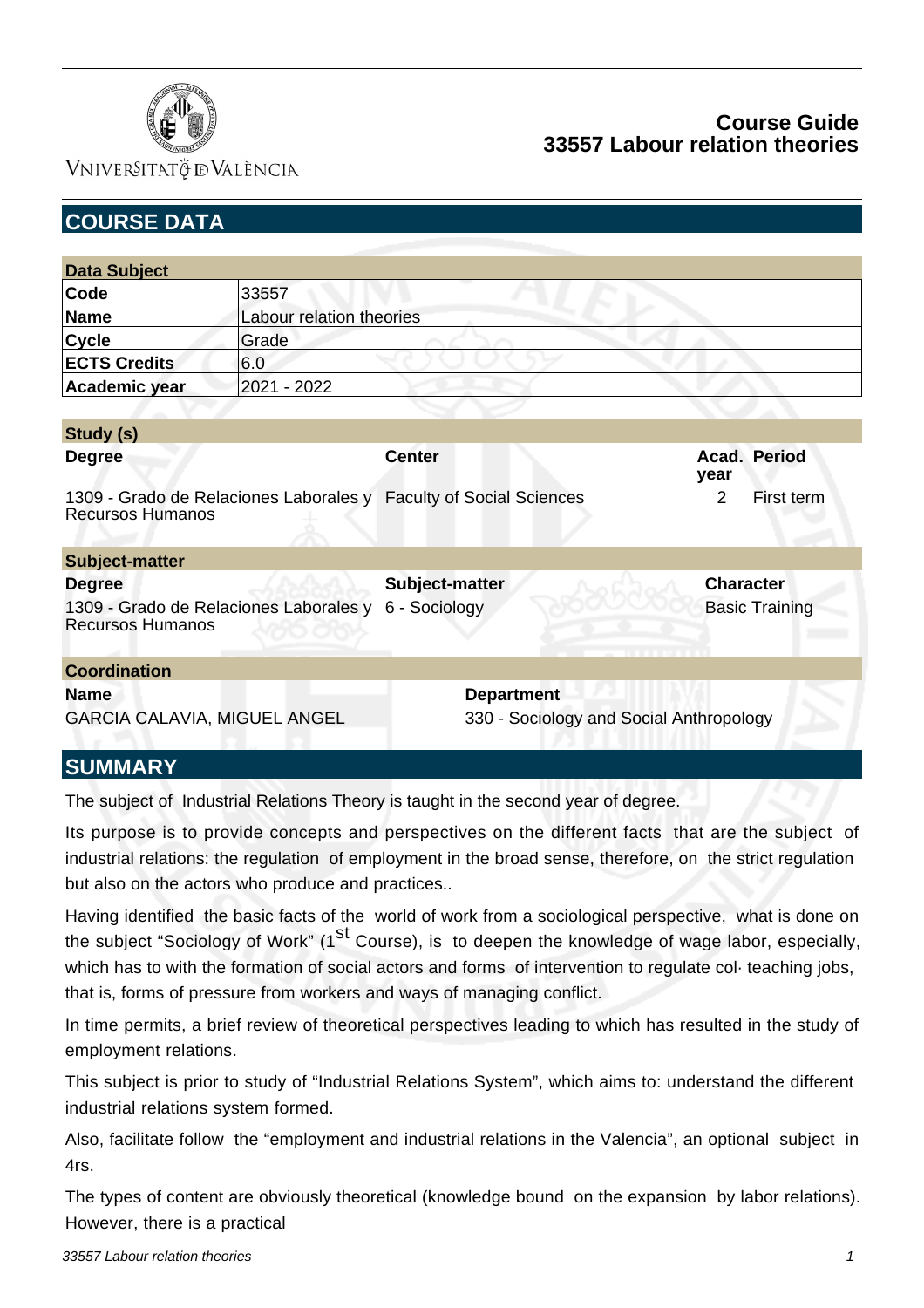

VNIVERSITATÖ IDVALÈNCIA

# **PREVIOUS KNOWLEDGE**

#### **Relationship to other subjects of the same degree**

There are no specified enrollment restrictions with other subjects of the curriculum.

#### **Other requirements**

It is recommended to have completed high school social studies Also, having taken and passed subjects/courses in Sociology of Work, Labor Law, Labor Law and Social History I and Contemporary Labor Relations

# **OUTCOMES**

#### **1309 - Grado de Relaciones Laborales y Recursos Humanos**

- Students must have acquired knowledge and understanding in a specific field of study, on the basis of general secondary education and at a level that includes mainly knowledge drawn from advanced textbooks, but also some cutting-edge knowledge in their field of study.
- Students must be able to apply their knowledge to their work or vocation in a professional manner and have acquired the competences required for the preparation and defence of arguments and for problem solving in their field of study.
- Students must have the ability to gather and interpret relevant data (usually in their field of study) to make judgements that take relevant social, scientific or ethical issues into consideration.
- Students must be able to communicate information, ideas, problems and solutions to both expert and lay audiences.
- Students must have developed the learning skills needed to undertake further study with a high degree of autonomy.
- Be able to learn independently and develop initiative and entrepreneurship.
- Be able to organise and plan.
- Be able to manage information and to write and formalise reports and documents.
- Be able to analyse, synthesise and reason critically.
- Be able to solve problems, apply knowledge to practice and develop motivation for quality.
- Be able to communicate orally and in writing.
- Be able to use new information and communication technologies.
- Be able to work in a team.
- Respect and promote the principles of fundamental rights, gender equality, equal opportunities and non-discrimination, democratic values and sustainability.
- Know and apply the principles of the professional code of ethics.
- Know and be able to analyse the structure and dynamics of national and community industrial relations systems.
- Know and understand the social processes that structure work and production relations.
- Be able to interrelate the knowledge from the different academic disciplines that analyse the work environment.
- Analyse and evaluate the factors that determine inequalities in the world of work.
- Analyse and evaluate the decisions of the agents that participate in labour relations.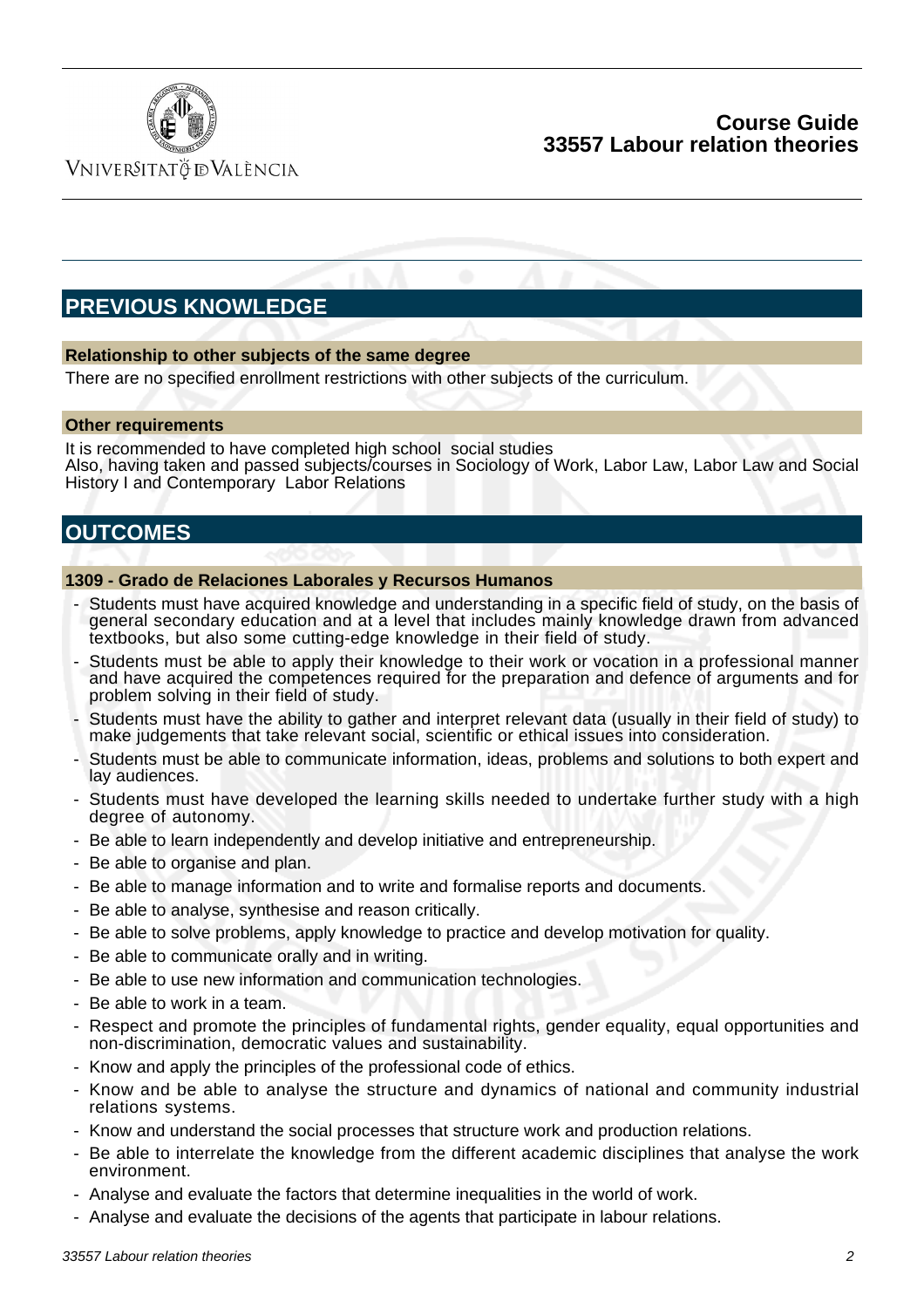

## VNIVERSITATÖ IDVALÈNCIA

- Be able to select and manage social and labour information and documentation.
- Be able to locate, identify and interpret socio-economic data and indicators relating to the labour market.

### **LEARNING OUTCOMES**

#### **English version is not available**

- Conocer la función social del trabajo humano en los procesos de estructuración y cambio social

- Conocer los principales factores y dimensiones que determinan las relaciones sociales de producción y las desigualdades en el mundo del trabajo.

- Conocer las aportaciones teóricas existentes sobre las interdependencias entre la división sexual del trabajo y la construcción social de las identidades de género.

- Conocer los principales enfoques teóricos y sociológicos aplicados en el análisis de las relaciones laborales.

- Ser capaz de interrelacionar los problemas sociales, los modelos de producción y la perdida de sostenibilidad.

- Ser capaz de seleccionar e interpretar fuentes básicas de información sociolaboral.

- Ser capaz de realizar análisis y síntesis crítica de textos y documentos sociolaborales.

- Analizar los cambios que afectan a las normas y a las prácticas que estructuran las relaciones entre sindicatos, empresarios y Estado

- Ser capaz de identificar y comprender los intereses que persiguen los actores en sus estrategias y los medios que utilizan para defenderlos

# **DESCRIPTION OF CONTENTS**

#### **1. Relations industrial. A brief introduction to their field of study**

- 1.1 Employment Relations
- 1.2 Industrial Relations: the social construction of the rules of the employment relationship.
- 1.3 The current environment, deterioration and decline of national industrial relations systems.
- 1.4 Labor relations in transition. His Schedule of study

#### **2.**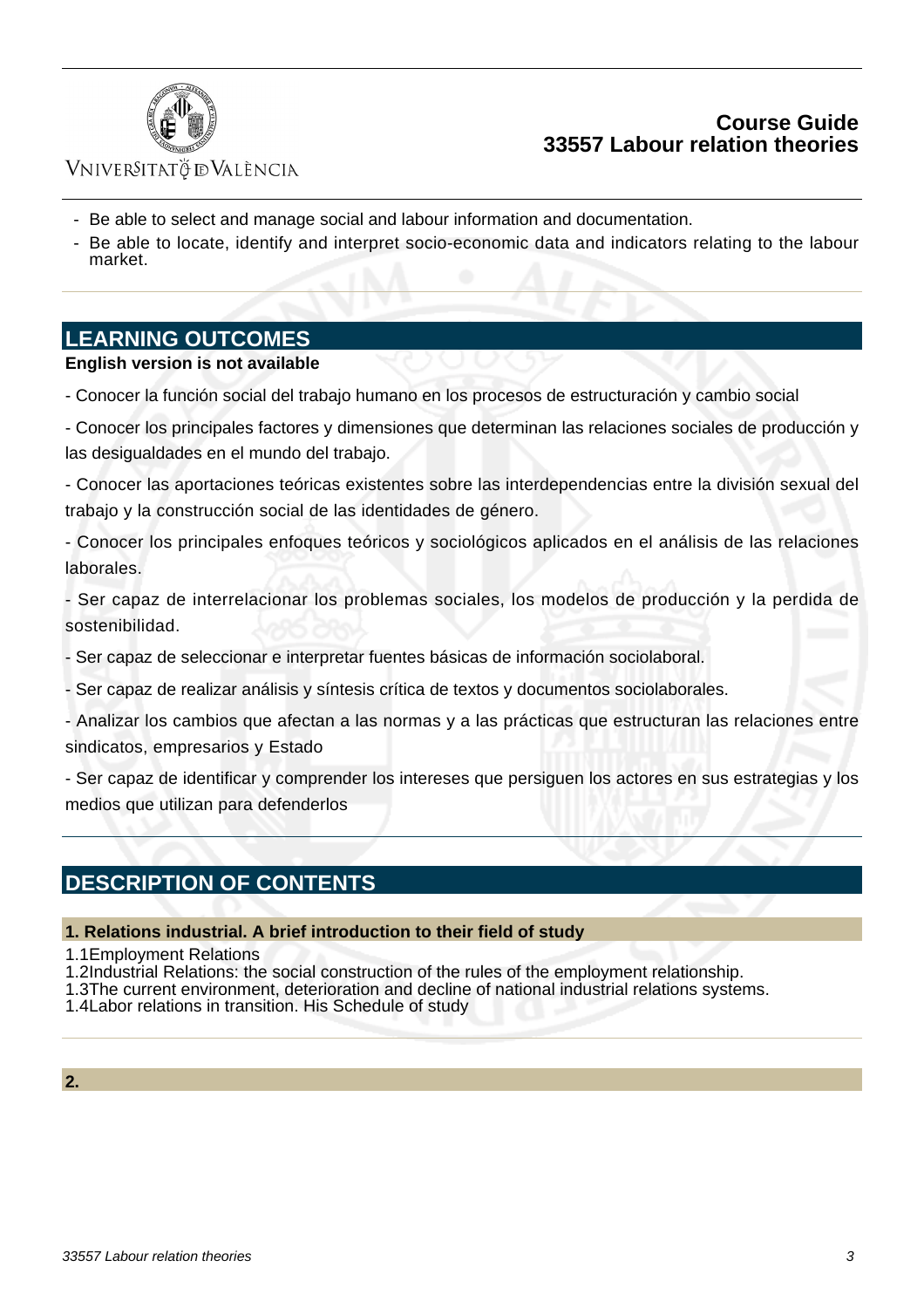

# VNIVERSITATÖ ID VALÈNCIA

- 2.1. Tradeunions: a conceptual approach
- 2.2. Union involvement in the defense of economic interests
- 2.3. Union involvement social
- 2.4. Reasons forunion membership
- 2.5. Means of industrial action
- 2.6 Types of unions
- 2.7 Union representation of interests (solidarity) today
- 2.8 The challenges of the new environment for unions
- 2.9. The collapse of the egalitarian policies
- **3.**
- 3.1. Labor relations to the company
- 3.2. Business practices in the field of labor relations
- 3.3. The employers
- 3.4. Lógica action and scope

#### **4.**

- 4.1. Lines of intervention in industrial relations
- 4.2. Regulatory or legislative intervention of the state
- 4.3. Integrated intervention of the state: the temptation neocorporatist
- 4.4. The intervention of the state employer

#### **5. Representatives of institutions working and paritarisme**

- 5.1 Representative institutions in the private sector
- 5.2. Representative institutions in the public sector
- 5.3 Two models of representation in Europe
- 5.4. Large institutions paritarismo (social security, insurance or unemployment benefits, training)

#### **6. Protests and disputes**

- 6.1 Forms of protest. Genealogy
- 6.2. Industrial disputes. Typologies
- 6.3. Evolution of labor disputes

#### **7. Collective bargaining and labor dispute**

- 7.1. The institutionalization of conflict management and labor
- 7.2. Collective bargaining: perspectives on social activity
- 7.3. Dynamics of collective bargaining
- 7.4 Industrial relations between decentralization and internationalization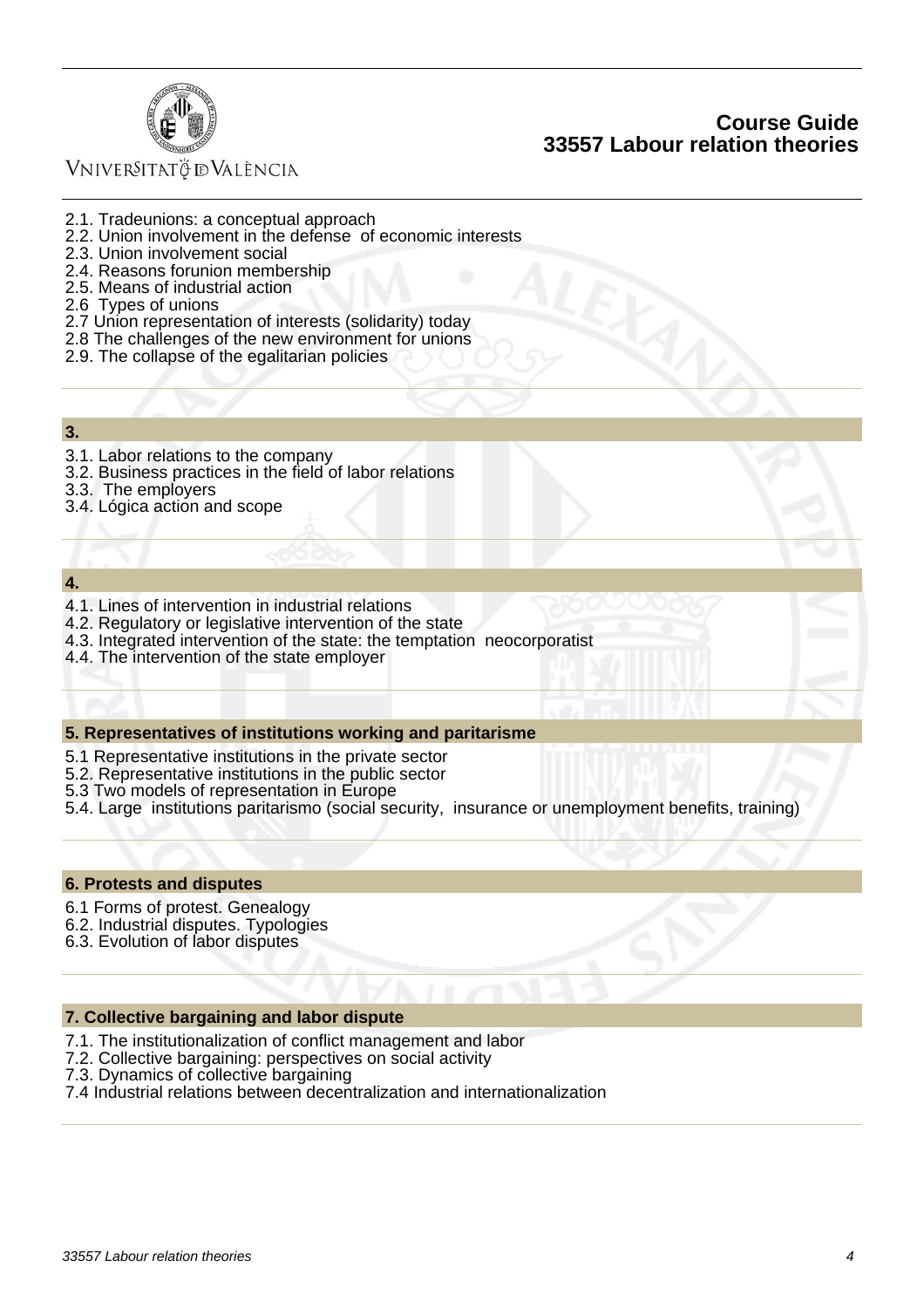

VNIVERSITATÖ IDVALÈNCIA

# **WORKLOAD**

| <b>ACTIVITY</b>                   | <b>Hours</b> | % To be attended |
|-----------------------------------|--------------|------------------|
| Theoretical and practical classes | 60,00        | 100              |
| Development of group work         | 15,00        |                  |
| Development of individual work    | 15,00        |                  |
| Study and independent work        | 49,00        |                  |
| Readings supplementary material   | 11,00        |                  |
| <b>TOTAL</b>                      | 150,00       |                  |

# **TEACHING METHODOLOGY**

#### **English version is not available**

Los contenidos básicos de los temas serán expuestos por el profesor. Para seguirlos, los estudiantes contarán con uno de los manuales que indicará el profesor al inicio del curso, lo que facilita una dinámica más participativa y enriquecedora para todos en el aula. Esto no debe ser impedimento para que se puedan utilizar otras modalidades como la exposición en grupo de una parte de algún tema aprovechando los manuales recomendados.

- 1. Las tutorías para atender las incomprensiones habidas en los temas y para orientar la resolución de las prácticas.
- Las lecturas de artículos en tanto que trabajo individual que amplía el conocimiento y facilita la 2. adquisición de determinadas destrezas y habilidades a las que se ha hecho referencia.

La parte práctica es predominantemente un proceso de aprendizaje que requiere trabajo individual y/o en grupo fuera del aula y dentro del aula.

Una parte de las actividades prácticas se pueden encontrar a los manuales recomendados.

# **EVALUATION**

#### **English version is not available**

La evaluación tiene dos partes:

1ª La de los conocimientos de las unidades temáticas que se hace mediante prueba escrita y que supone entre un 70 y un 75 % de la nota final

2ª La de las actividades prácticas y lecturas que se hace mediante evaluación continúa o evaluación final. La evaluación continúa supone asistir a clase, hacer las actividades en tiempos y forma. La evaluación final aprobar las pruebas que se proponen y que serán parecidas a las actividades prácticas hechos a clase. La parte práctica supone entre un 30 y una cuarta parte de la nota final

Hay que aprobar cada una de las dos partes, esto es, sacar un cinco

Esto, independientemente, de que cada profesor pueda establecer alguno otro procedimiento para subir nota.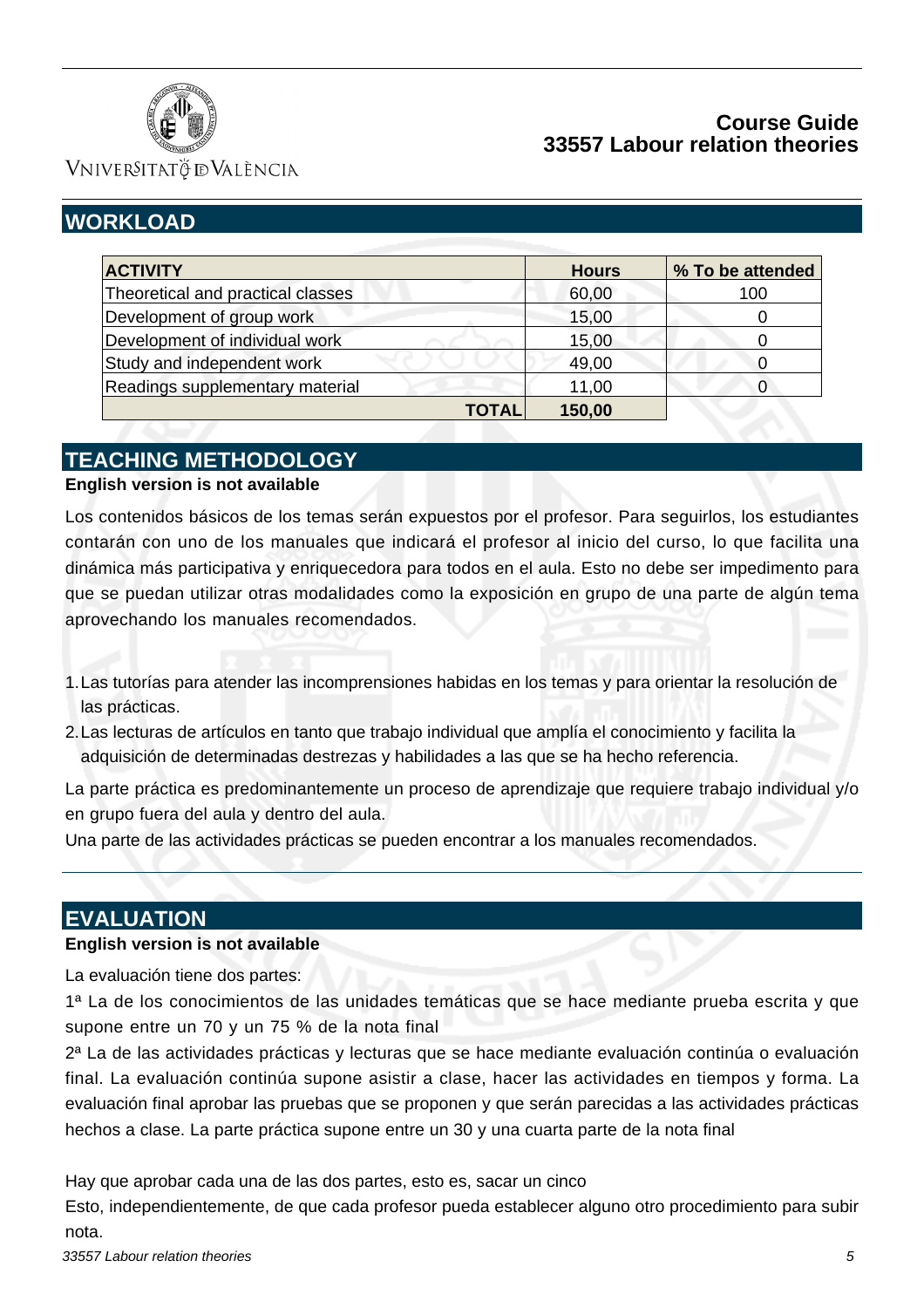

VNIVERSITATÖ ID VALÈNCIA

# **REFERENCES**

**Basic**

García Calavia, M.A., Sociologia de les relacions laborals, Publicacions Universitat de València, València

#### **Additional**

- Hyman, R. (1981), Relaciones Industriales, H.Blume ediciones, Madrid.

# **ADDENDUM COVID-19**

**This addendum will only be activated if the health situation requires so and with the prior agreement of the Governing Council**

**English version is not available**

#### **1.1. CONTENIDOS**

Se mantienen los contenidos y se distribuirán según los diferentes tipos de sesiones (presenciales o por videoconferencia síncrona).

#### **1.2. VOLUMEN DE TRABAJO Y PLANIFICACIÓN TEMPORAL DE LA DOCENCIA**

Se mantienen las actividades y volumen de Trabajo de la guia docente original. La planificación de sesiones se especificarà a principio de curso.

Las sesiones de videoconferencia síncrona se destinaran a docència teòrica y las actividades prácticas se realizarán en sesiones presenciales cuya precisa planificación se especificarà al principio del curso.

### **1.3. METODOLOGÍA DOCENTE**

PARA TODO EL ESTUDIANTADO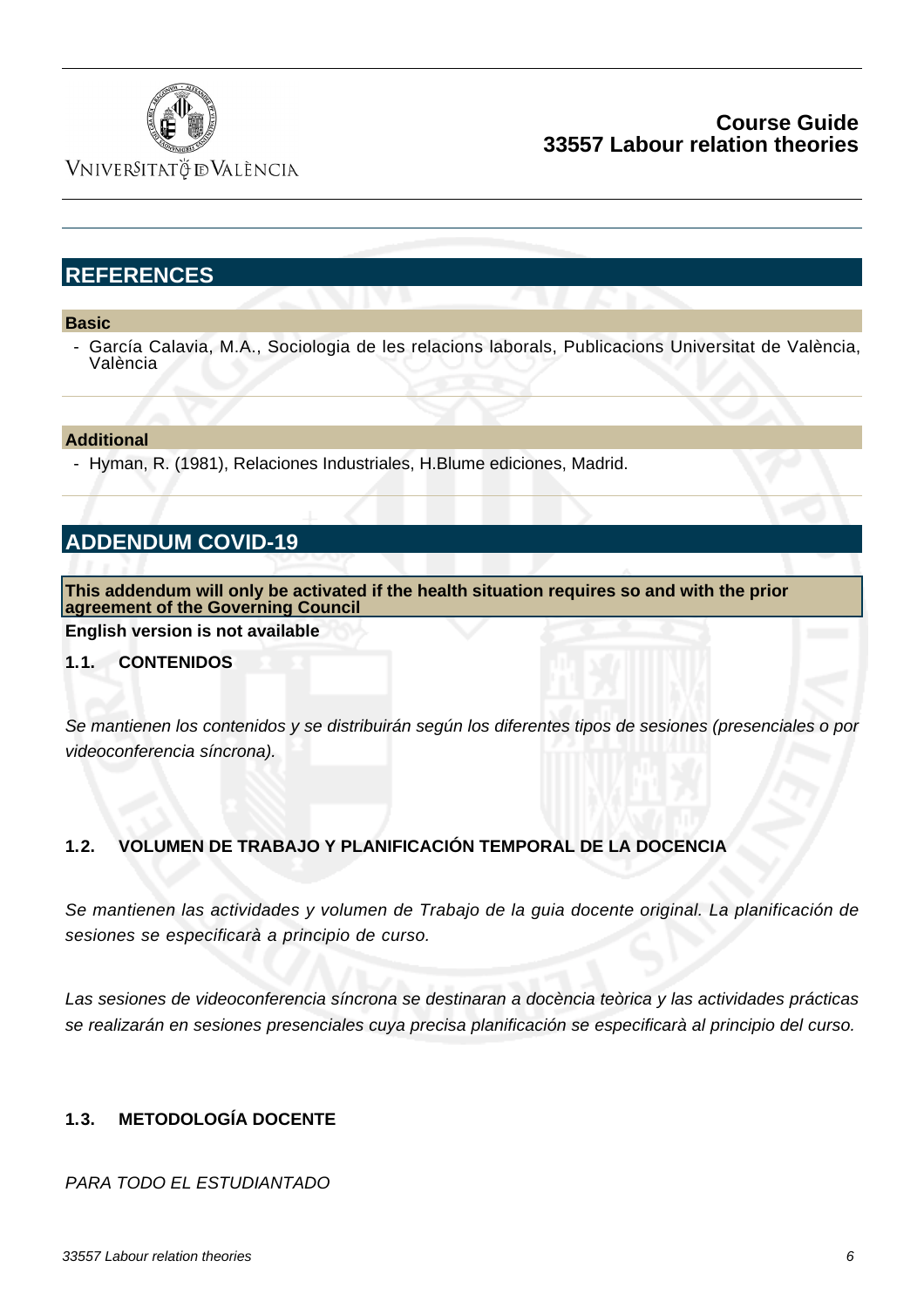

# VNIVERSITATÖ ID VALÈNCIA

- Se seguirán clases por videoconferencia síncrona.

-Se realizarán presencialmente las actividades prácticas y las tutorías colectivas establecidas en la guía docente.

- Las tutorías individuales serán preferentemente virtuales.

- En caso de que la situación sanitaria impusiera que la totalidad de la docència se desarrollara online, se sustituirán todas las sesiones por subida de materiales a Aula virtual, videoconferencia síncrona o transparencias locutadas. En el caso de las actividades prácticas, se garantizará la interacción con el estudiantado mediante videoconferencia o foro o chat en aula virutal. Llegado el caso, las adaptacions correspondientes seran comunicades a través del aula virtual per el equipo docente de cada assignatura.

### PARA ESTUDIANTADO VULNERABLE O AFECTADO

Se adaptarà la metodologia docente a las siguientes actividades no presenciales (seleccionar):

- Seguir clases por videoconferencia síncrona
- Trabajos individuales asignados
- Desarrollo de proyecto individual

#### **1.4. EVALUACIÓN**

Se mantienen los criterios de la guía docente en cuanto a la ponderación de la evaluación de cada tipo de actividad.

En el caso de que la situación sanitaria impusiera que la prueba final se desarrollora online, se propondrá una evaluación para la siguiente modalidad (seleccionar):

- Prueba escrita individual asíncrona con preguntas de desarrollo a través del aula virtual.

#### **1.5. BIBLIOGRAFIA**